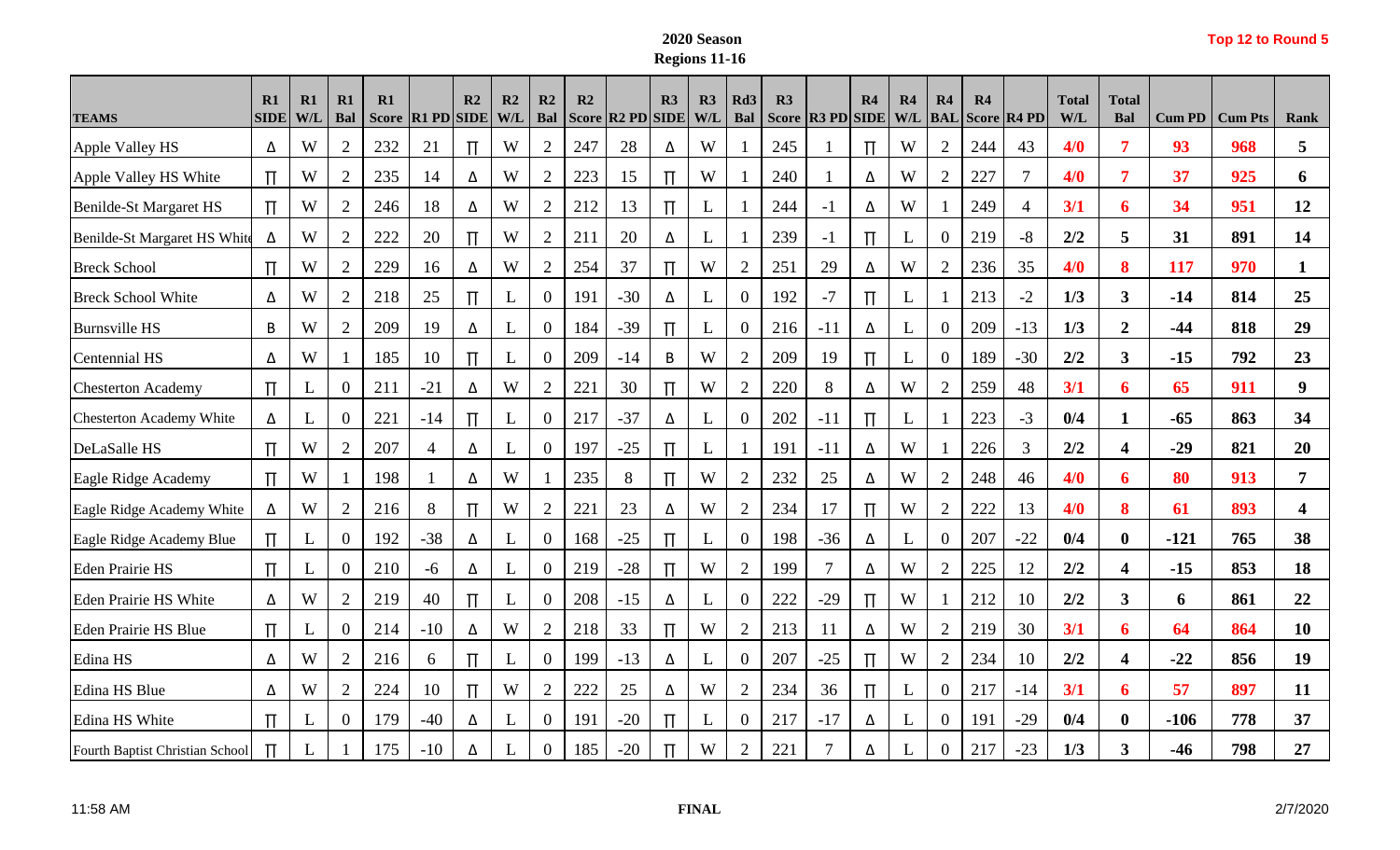## **2020 Season Regions 11-16**

|  |  | Top 12 to Round 5 |  |
|--|--|-------------------|--|
|--|--|-------------------|--|

|                                                | R1          | R1             | R1<br>Bal        | R1                       |                                         | R2           | R2 | R2                    | R2                  |                                                 | R3    | R3           | Rd <sub>3</sub> | R3                  |                       | R <sub>4</sub>   | R4           | R4               | R4  |                   | <b>Total</b> | <b>Total</b>            |                         |                       |                   |
|------------------------------------------------|-------------|----------------|------------------|--------------------------|-----------------------------------------|--------------|----|-----------------------|---------------------|-------------------------------------------------|-------|--------------|-----------------|---------------------|-----------------------|------------------|--------------|------------------|-----|-------------------|--------------|-------------------------|-------------------------|-----------------------|-------------------|
| <b>TEAMS</b><br><b>Holy Family Catholic HS</b> | <b>SIDE</b> | W/L<br>Forfeit | $\overline{0}$   | <b>Score</b><br>$\Omega$ | <b>R1 PD SIDE W/L</b><br>$\overline{0}$ |              | L  | Bal<br>$\overline{0}$ | <b>Score</b><br>185 | $\vert$ R <sub>2</sub> PD $\vert$ SIDE<br>$-33$ | Δ     | W/L<br>L     | Bal<br>$\theta$ | <b>Score</b><br>214 | $ R3$ PD SIDE<br>$-7$ | $\Pi$            | W/L<br>W     | <b>BAL</b><br>2  | 229 | Score R4 PD<br>22 | W/L<br>1/3   | Bal<br>$\overline{2}$   | <b>Cum PD</b><br>$-18$  | <b>Cum Pts</b><br>628 | <b>Rank</b><br>28 |
| Lakeville North HS                             | $\Pi$       | W              | $\overline{2}$   | 196                      | $\overline{2}$                          | Δ            | W  | $\overline{2}$        | 233                 | 24                                              | $\Pi$ | W            | $\overline{2}$  | 236                 | 29                    | Δ                | W            | 2                | 231 | 14                | 4/0          | 8                       | 69                      | 896                   | 3                 |
| Lakeville North HS Blue                        | Δ           | W              | 2                | 226                      | 26                                      |              | W  | 2                     | 236                 | 35                                              | Δ     | W            | $\overline{2}$  | 206                 | 7                     | $\Pi$            | W            | 2                | 220 | 29                | 4/0          | 8                       | 97                      | 888                   | $\overline{2}$    |
| Lakeville North HS White                       | $\Pi$       | W              | $\overline{2}$   | 199                      | 7                                       | Δ            | L  |                       | 190                 | $-6$                                            | $\Pi$ | L            | $\theta$        | 220                 | $-26$                 | Δ                | L            | $\overline{0}$   | 224 | $-10$             | 1/3          | $\mathbf{3}$            | $-35$                   | 833                   | 26                |
| <b>Lakeville South HS</b>                      | Δ           | L              |                  | 197                      | $-1$                                    |              | L  |                       | 225                 | $-8$                                            | Δ     | L            | $\mathbf{0}$    | 207                 | $-29$                 | $\Pi$            | L            | $\overline{0}$   | 211 | $-48$             | 0/4          | $\overline{2}$          | $-86$                   | 840                   | 33                |
| Lakeville South HS Blue                        | Δ           | W              | $\overline{2}$   | 230                      | 38                                      |              | W  | 2                     | 223                 | 39                                              | Δ     | W            | $\overline{2}$  | 246                 | 26                    | $\overline{\Pi}$ | L            |                  | 245 | $-4$              | 3/1          | 7                       | 99                      | 944                   | 8                 |
| Lakeville South HS White                       | $\Pi$       | L              | $\boldsymbol{0}$ | 208                      | $-8$                                    | Δ            | W  | $\overline{2}$        | 219                 | 11                                              | $\Pi$ | $\mathbf{L}$ | $\overline{0}$  | 199                 | $-7$                  | Δ                | W            | $\overline{2}$   | 227 | 8                 | 2/2          | $\overline{\mathbf{4}}$ | $\overline{\mathbf{4}}$ | 853                   | 17                |
| Minnetonka HS                                  | Δ           | L              | $\overline{0}$   | 213                      | $-16$                                   |              | L  | $\overline{0}$        | 209                 | $-24$                                           | Δ     | W            | $\overline{2}$  | 227                 | 11                    | $\Pi$            | L            | $\boldsymbol{0}$ | 202 | $-46$             | 1/3          | $\overline{2}$          | $-75$                   | 851                   | 31                |
| Minnetonka HS White                            | $\Pi$       | L              | $\overline{0}$   | 193                      | $-25$                                   | Δ            | L  | $\overline{0}$        | 201                 | $-35$                                           |       | Forfeit      | $\overline{0}$  | $\overline{0}$      | $\overline{0}$        | Δ                | $\mathbf{L}$ | $\overline{0}$   | 212 | $-40$             | 0/4          | $\bf{0}$                | $-100$                  | 606                   | 36                |
| Osseo HS                                       | Δ           | W              | $\overline{2}$   | 237                      | 13                                      |              | W  |                       | 196                 | 6                                               | Δ     | W            |                 | 202                 | 11                    | $\prod$          | L            | $\overline{0}$   | 213 | $-12$             | 3/1          | $\overline{\mathbf{4}}$ | <b>18</b>               | 848                   | 13                |
| Prior Lake HS                                  | Δ           | L              | $\overline{0}$   | 194                      | $-2$                                    |              | L  | $\overline{0}$        | 227                 | $-8$                                            | Δ     | W            | $\overline{2}$  | 214                 | 34                    | $\Pi$            | W            | $\overline{2}$   | 240 | 23                | 2/2          | $\overline{\mathbf{4}}$ | 47                      | 875                   | 15                |
| Prior Lake HS Blue                             | $\Pi$       | L              | $\mathbf{0}$     | 200                      | $-26$                                   | Δ            | L  | $\overline{0}$        | 198                 | $-23$                                           | $\Pi$ | W            | $\overline{2}$  | 214                 | $\overline{7}$        | Δ                | L            | $\overline{0}$   | 201 | $-43$             | 1/3          | $\overline{2}$          | $-85$                   | 813                   | 32                |
| Prior Lake HS White                            | Δ           | L              | $\mathbf{0}$     | 192                      | $-7$                                    |              | W  | 2                     | 193                 | 25                                              | Δ     | W            |                 | 229                 | $\overline{2}$        | $\Pi$            | L            | $\overline{0}$   | 220 | $-7$              | 2/2          | 3 <sup>1</sup>          | 13                      | 834                   | 21                |
| Wayzata HS                                     | Δ           | L              | $\boldsymbol{0}$ | 203                      | $-4$                                    |              | L  | $\overline{0}$        | 208                 | $-11$                                           | Δ     | L            | $\overline{0}$  | 207                 | $-7$                  | $\Pi$            | L            | $\overline{0}$   | 201 | $-35$             | 0/4          | $\bf{0}$                | $-57$                   | 819                   | 35                |
| Wayzata HS White                               | Δ           | L              | $\mathbf{0}$     | 228                      | $-18$                                   | $\mathbb{H}$ | W  | $\overline{2}$        | 205                 | 20                                              | Δ     | L            | $\overline{0}$  | 212                 | $-8$                  | $\Pi$            | W            | 2                | 252 | 40                | 2/2          | $\overline{\mathbf{4}}$ | 34                      | 897                   | 16                |
| <b>Wayzata HS Blue</b>                         | $\Pi$       | L              | $\overline{0}$   | 202                      | $-20$                                   | Δ            | W  | 2                     | 223                 | 14                                              | $\Pi$ | L            | $\overline{0}$  | 180                 | $-34$                 | Δ                | L            | $\overline{0}$   | 202 | $-10$             | 1/3          | $\boldsymbol{2}$        | $-50$                   | 807                   | 30                |
| <b>Wayzata HS Green</b>                        | $\Pi$       | L              | $\overline{0}$   | 224                      | $-13$                                   | Δ            | W  |                       | 233                 | 8                                               | $\Pi$ | L            | $\overline{0}$  | 227                 | $-2$                  | Δ                | W            |                  | 215 | $\overline{2}$    | 2/2          | $\boldsymbol{2}$        | $-5$                    | 899                   | 24                |